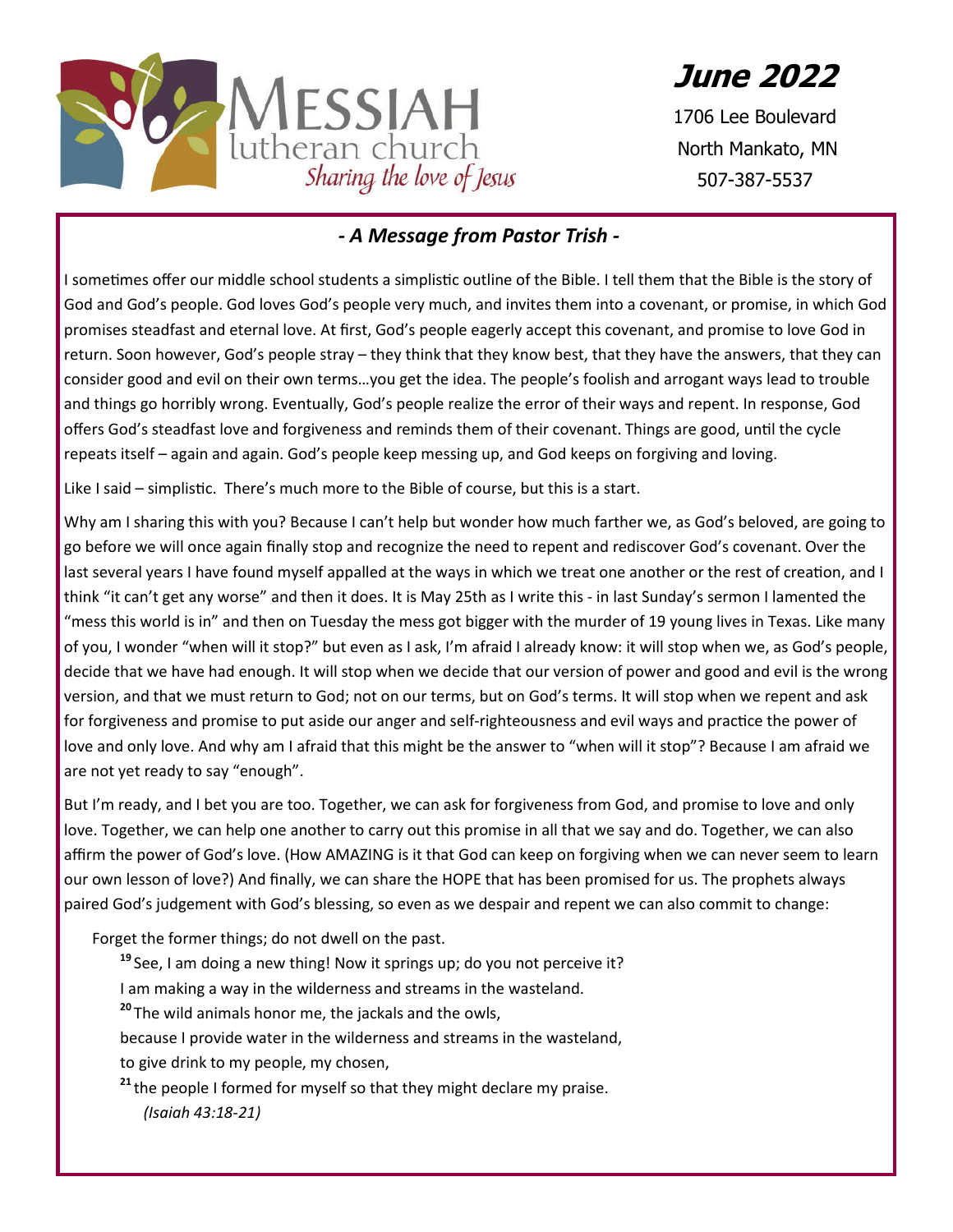#### **Summer 2022 Worship Themes** *Yesterday's People, Today's Concerns: Lessons from People of the Bible*

We know (most of) their names and stories, but instead of relegating them to the bookshelf, let's pull their stories out to revisit them and discover the lessons their experiences can offer us for our lives today.

| June 5  | <b>Celebration of Pentecost!</b>                    |                         |
|---------|-----------------------------------------------------|-------------------------|
| June 12 | "Sarah Laughs"                                      | Genesis 1:1-15; 21:1-17 |
| June 19 | "Peter Sinks"                                       | Matthew 14:22-33        |
| June 26 | "Rizpah Mourns"                                     | 2 Samuel 3:7; 21:1-14   |
| July 3  | "Zacchaeus Comes Down"                              | Luke 19:1-10            |
| July 10 | "Miriam Dances"                                     | Exodus 15:1-11, 20-21   |
| July 17 | "Mary and Martha Serve"                             | Luke 10:38-42           |
| July 24 | "Deborah Leads"                                     | Judges 4:1-7            |
| July 31 | Messiah's 50 <sup>th</sup> Anniversary Celebration! |                         |
|         |                                                     |                         |

#### **50th Anniversary Celebration**

We will celebrate Messiahs' 50th Anniversary on Sunday, July 31st at 10:00 am. On this day, we will gather for Messiah Worships United, enjoy great music, a meal and look back on 50 years of spiritual growth and fellowship; Bishop's Assistant, Matt Larson, from the SE MN Synod will also join us. We're inviting all of Messiah's former pastors and if you know of other people who have been a part of Messiah's history, be sure to let them know when the celebration is.



#### **Choir Practice 50th Anniversary Celebration**

Please join us for choir practice on Wednesday, July 27th at 6:30 pm as we prepare for the 50th Anniversary Celebration / Messiah Worships United service that will be held on Sunday, July 31st at 10:00 am. We would love to have a large group gathered to celebrate with songs from throughout Messiah's 50 years. Bring your friend, partner, spouse, child and/or parent. Everyone is welcome!

# **Rock Painting for 50th Anniversary Celebration Sunday June 12th**

Our young people have painted rocks this spring, to be used as part of our 50<sup>th</sup> anniversary celebration, and now it's YOUR turn! Any/everyone is invited to join in a little fun and fellowship after either worship service on Sunday, June 12th. Come try your hand at rock painting - all supplies (including rocks) provided. No experience or talent necessary! Join us in the gathering place, stay for as long as you'd like.

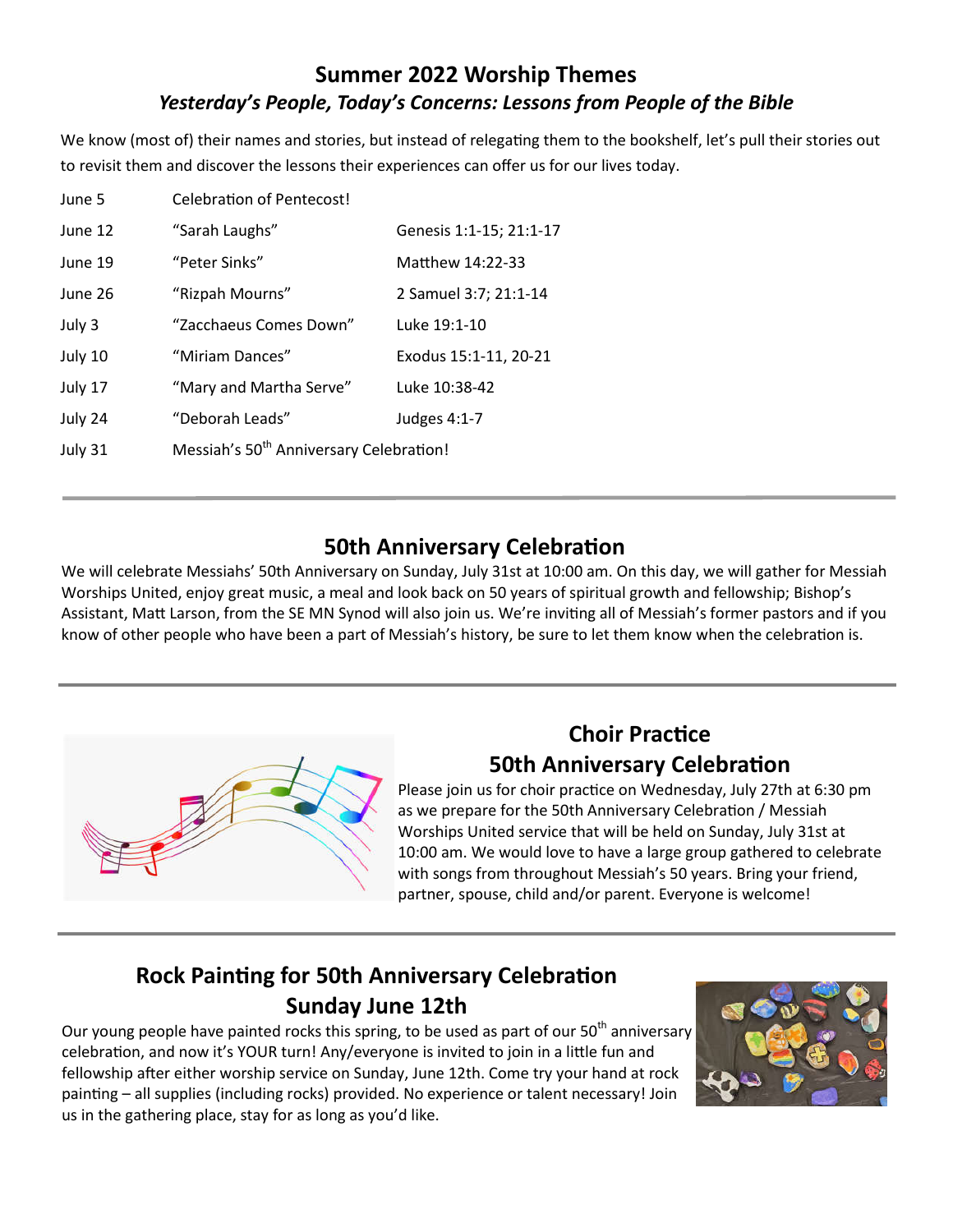#### **FOCP—STOMP Volunteers Needed for June, July, and August**



Messiah has signed up to help with FOCP – STOMP (the SummerTime Outreach Meal Program). We are looking for volunteers that would be available from  $10:15$  am  $-12:15$  pm to drive to several locations in Mankato to deliver cold lunch meals. We've signed up for the following dates 6/16, 6/30, 7/14, 7/28, 8/11, and 8/25, so find a friend and sign-up here: https://signup.com/go/RNAytKr (Sign-up for 1 day or more, whatever works best for you.)



#### **Anti-Racism Team**

The Anti-Racism Team will meet again on Thursday, June 9th at 6:30 pm to continue the study of the ELCA Declaration for People of African Descent—"Now Is The Time". We will recap session 1 and begin session 2. Each session has short stories to read and discuss together. Instead of reading the stories aloud together during the meeting, we thought we could all read them on our own and discuss them together. If possible, please read the stories on pages 3-5 and 9-12 of the document before our next meeting. The study guide can be found online here.

#### **Outdoor Worship**

Beginning in June, early worship will be indoors at 8:30 am and late worship will be outside (weather permitting) at 10:00 am. Please note both worships will be inside on June 19th.



#### **North Mankato Fun Days**

The 2022 Fun Days has been scheduled for July 6-10. Messiah will once again have the Pie & Brat Stand. Lynell and Jim Senden are heading up the stand this year. Check out the volunteer sign-up link https://  $signup.com/go/effqipU$  to plan for the dates and times that work best for you. There are also sign-up sheets in the Narthex if you'd like to sign-up that way. Bring a friend to volunteer with you.



We are also looking for candy (non chocolate) donations to hand out during the parade. Bring into the office until July 7th.

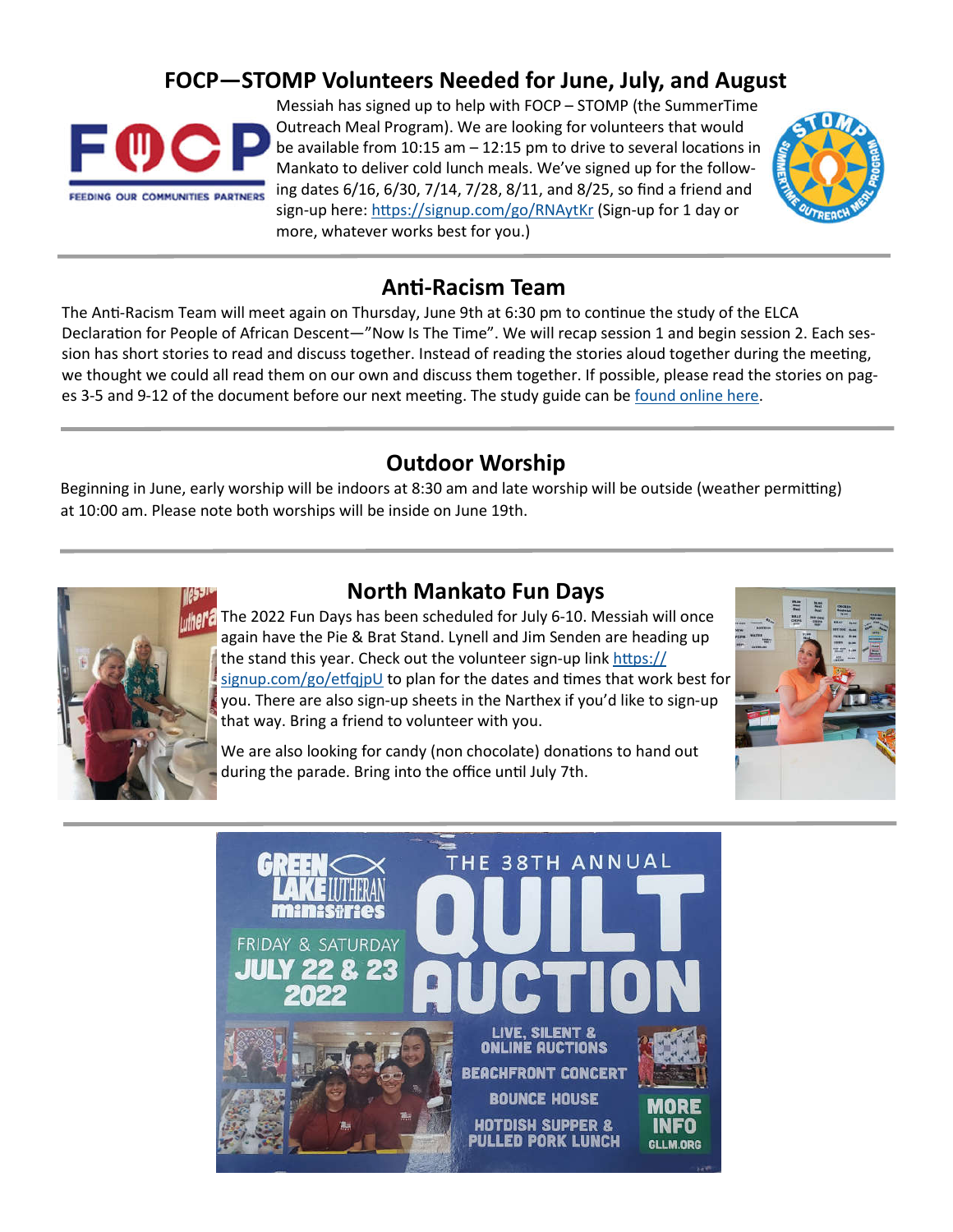# **Youth Activities**

## **Sunday School Family Day**

Sunday School has wrapped up for the 2021-22 school year. The final family day activity was rock painting in preparation of the 50th Anniversary of Messiah. It was a fun activity for all ages. If you think you've missed out, join us after worship on Sunday, June 12th so we can paint more.









#### **Service and Sun—July 5-8, 2022**

Attention kids going into 6th grade through completion of 9th grade! There's summer fun planned for you too.

Service & Sun will be a combination of the past's Wacky Doodle and Mission Mankato. We are planning 3 mornings of service and 3 afternoons of sunny activities. We will end the week with a day at Valleyfair.

Sign-up sheet is available in the Narthex.

# **Messiah Scholarship Fund Recipients**

In May we recognized the following students for earning a 2022 Messiah Scholarship: Olivia Tobin, Arthur Hanson, Grant Pribyl, Kylee Sanow. Congratulations!



## **Green Lake Bible Camp**

There are camp opportunities for 1st-12th grade students, as well as family camps. GLLM has introduced some changes to how camp will be run so take careful note of starting and ending days. Messiah discount code is LAUNCH2022. Head to their website to see more details or get registered! www.gllm.org/summer-camp

## **Good Earth Village Summer Camp**

There are brochures available in the Narthex or you can go to the following link to see more details www.goodearthvillage.org/summerinfo. This year's theme is "Created Good". Campers will be exploring the daily themes of Created to Create, Created to Wonder, Created to Care, Created to Flourish, and Created to Share. Through worship, song, practice, education, and more, campers will be encouraged to reflect on how they are called to nurture and care for all of God's creation.

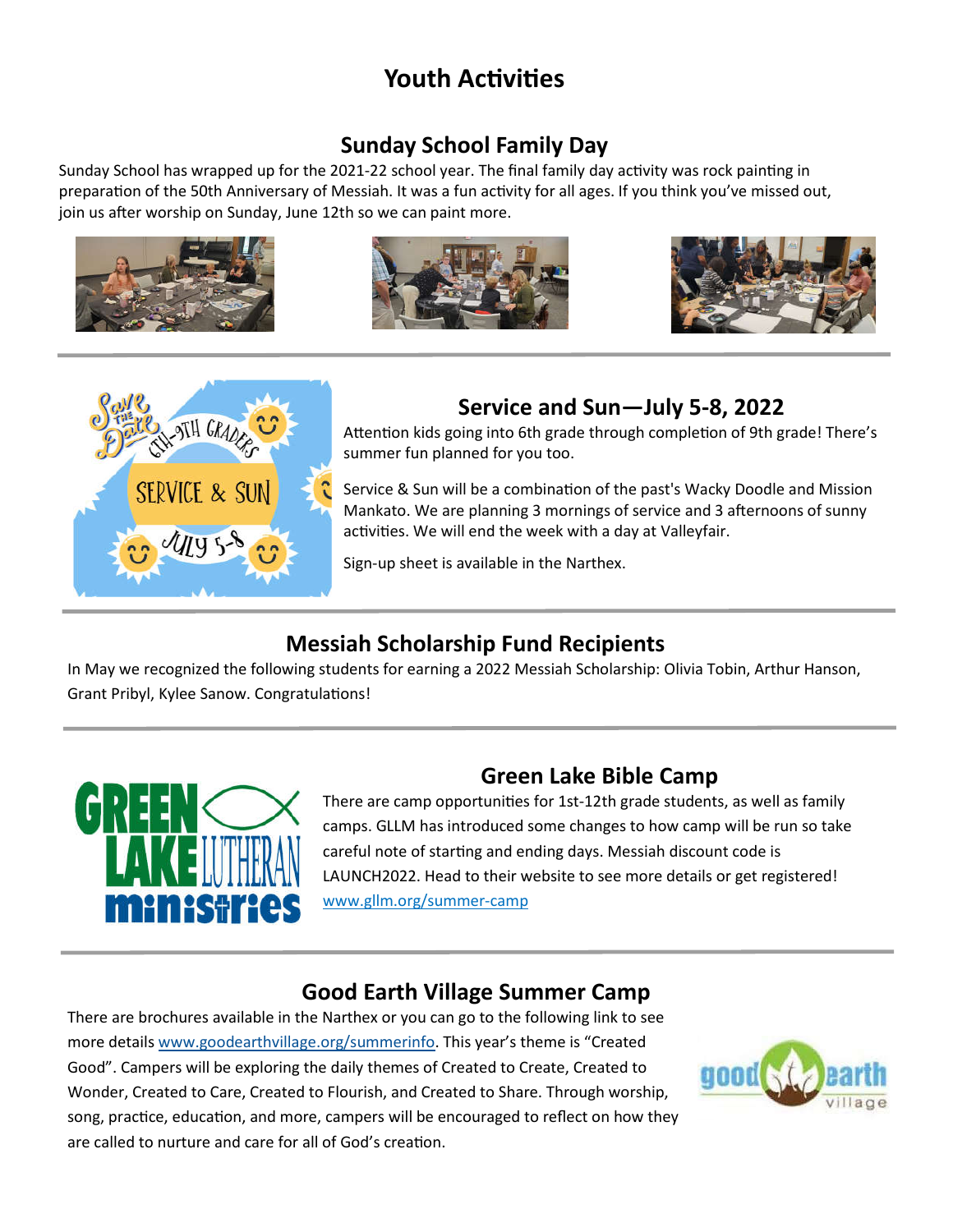#### **Welcome New Members**

In May we welcomed new and returning members: Parker Family - Brian, Jennifer, Katelyn, Matthew, & Jaxson; Sam Jensen; Karen Walrath; Peggy Mowery; Karl "Swede" Mundell; Judy Jackson and Dan Pesonen as associate members.



#### **Adopt-a-Highway**

We had a great group gathered in May to do the Spring highway clean-up. Thanks to Perry, Frank, Phyllis, Jeff, Peter, Kim, Anna, Jim, Cris, Lauren, Jim, and Lynell for all your help.

#### **Spring Gardening and Bench**

Karna Stock and Phyllis Skadahl have been out freshening up the Messiah gardens in the past few weeks. Doug Stock has assembled the bench that was made from recycled plastic through the Mankato Zero Waste Project.





## **Thank You from the Quilters**

The Messiah Quilters would like to extend a great big thank you to everyone who expressed their appreciation for the work that we do with this ministry. Our quilts usually go to Lutheran World Relief and to local area shelters. This year we decided to sell some of quilts to the congregation in order to raise funds for supplies, so we also want to thank everyone who donated money for this special quilt sale. Your generous donations will help us purchase batting and other supplies for this ongoing ministry.







#### **KIND Bar Deliveries**

Enough KIND bars were donated to shower all the North Mankato schools with a snack basket in appreciation for all they do. A special thank you to all those that donated to this school outreach program. It was a great success and school staff were very thankful.

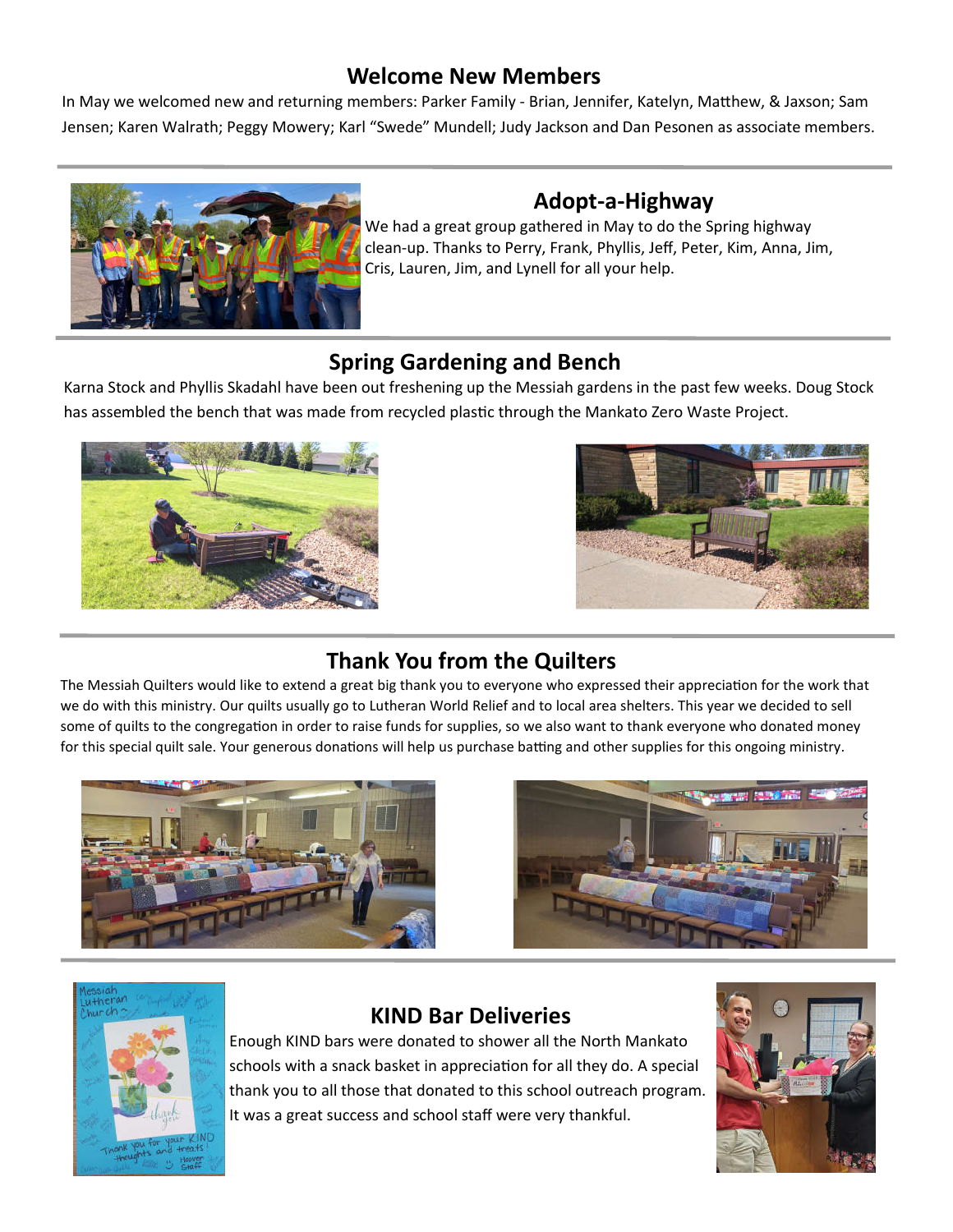# CHURCH COUI **May Meeting Highlights**

- The council approved the April financials—our total income was \$28,842 and expenses were \$27,317 resulting in income over expenses of \$1,524. Year-to-date expenses are over income by \$9,138. The Messiah Council encourages members to note the current financial picture for the church, with YTD expenses outpacing income. We have had some increased expenses that are a part of "returning to normal" and everyone is aware of inflationary issues. Members of the council want to thank you for your ongoing giving to this ministry, and to encourage your ongoing or additional gifts.
- It was approved to sell the basketball hoop since it is no longer used and to look into purchasing a new dishwasher as one is no longer works.
- Sunday School came to a successful close, and having a staff member devote some paid hours to organizing and coordinating has been a VERY big help this year—a big thank you to Amy Malvin for the work that she does!
- The 50th Anniversary planning is well under way. Anyone interested in joining another planning session is welcome. Let the office know if you are interested in helping with things on the day of-July 31st.
- Great conversation regarding the 2020 Roadmap and having it updated. Anyone that would like to join in the conversation about updates to the Roadmap, please join us on June 14th at 6:00 pm. Please let the office know if you are interested in coming as we are planning on a pizza supper.

#### **Ways to Give Online**

#### How to give online:

1. Scan this QR code:





- > Click on "OFFERING" on the homepage, or go to the "GIVING" tab
- > Choose the amount you'd like to give and the frequency (e.g. one-time, weekly, monthly)
- > Make donations by using a credit or debit card, or by using your account

Know your gift is appreciated and helps support the ministry of Messiah.

## **COVID-19 Update**

There are no recommendations for masking or social distancing being implemented at this time.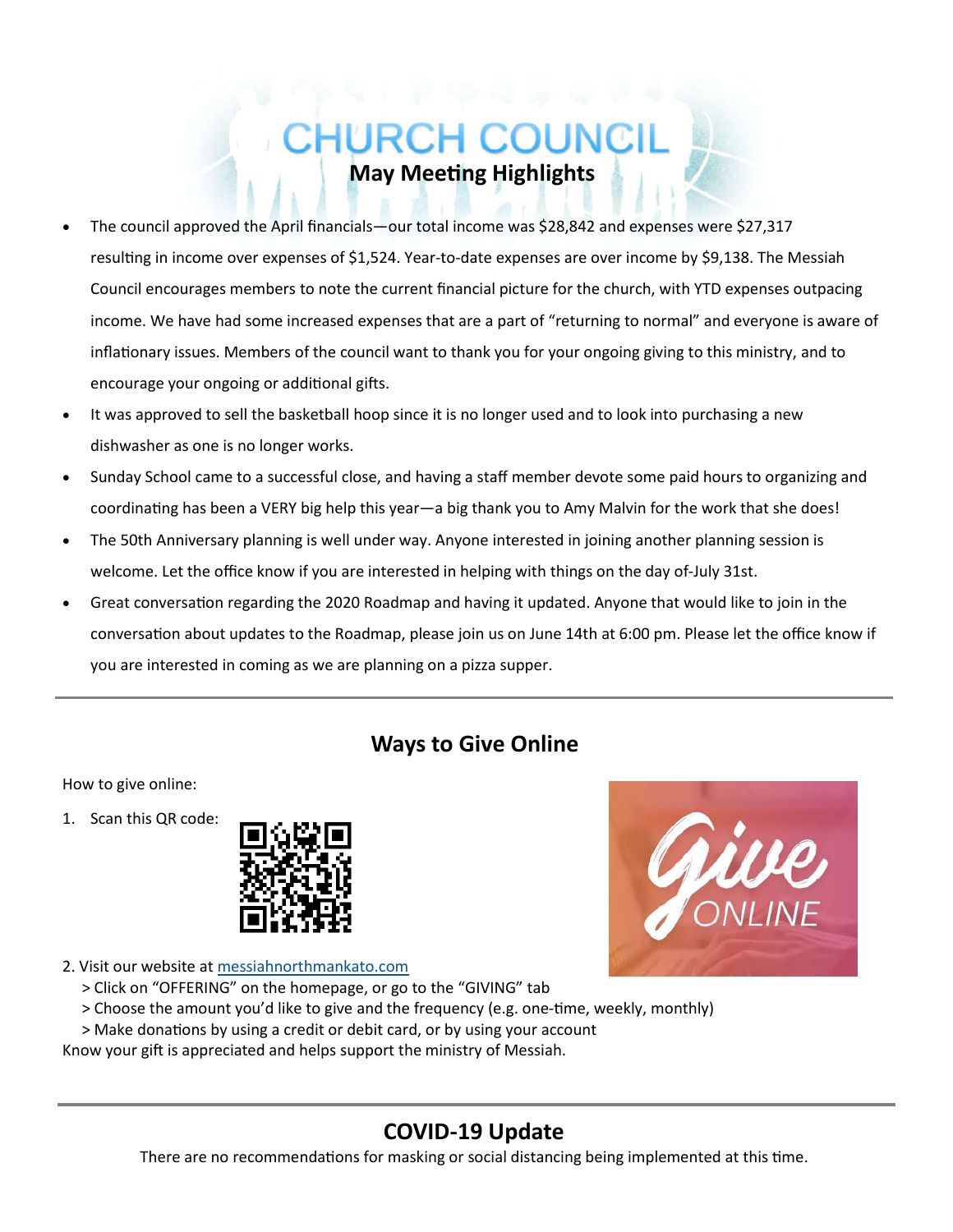|                                                                                           |                                                                                      |                                                                                                           | <b>June 2022</b>                                                                        |                                                                                                                    |                                                   |                                                                      |
|-------------------------------------------------------------------------------------------|--------------------------------------------------------------------------------------|-----------------------------------------------------------------------------------------------------------|-----------------------------------------------------------------------------------------|--------------------------------------------------------------------------------------------------------------------|---------------------------------------------------|----------------------------------------------------------------------|
| Sunday                                                                                    | Monday                                                                               | Tuesday                                                                                                   | Wednesday                                                                               | Thursday                                                                                                           | Friday                                            | Saturday                                                             |
|                                                                                           |                                                                                      |                                                                                                           | 9:00 am SEE Bible Study<br>H                                                            | 10:00 am Monarch Meadows<br>Worship<br>7:00 am Men's Bible Study<br>9:00 am SAIL Group<br>5:00 pm Bible Study<br>N | ω                                                 | 11:00 am Funeral for<br>Dolores Syverson<br>10:00 am Visitation<br>4 |
| 10:00 am Outdoor Worship<br>(band)<br>8:30 am Indoor Worship<br>5 Communion<br>(FB also)  | 9:00 am SAIL Group<br>ဖ                                                              | 6:00 pm Council Meeting<br>Meeting<br>1:30 pm Staff<br>N                                                  | 9:00 am SEE Bible Study<br>œ                                                            | 6:30 pm Anti-Racism Team<br>7:00 am Men's Bible Study<br>9:00 am SAIL Group<br>5:00 pm Bible Study<br>G            | $\mathbf{a}$                                      | 부                                                                    |
| 10:00 am Outdoor Worship<br>8:30 am Indoor Worship<br>(FB also)<br>12 Communion<br>(band) | 2:00 Life Long Learners<br>9:00 am SAIL Group<br>6:30 pm 4H Meeting<br>$\mathbf{13}$ | 6:00 pm Roadmap Meeting<br>Meeting<br>11:00 Private Meeting<br>1:30 pm Staff<br>$\mathbf{1}^{\mathbf{4}}$ | 9:00 am SEE Bible Study<br>15                                                           | 7:00 am Men's Bible Study<br>9:00 am SAIL Group<br>5:00 pm Bible Study<br>$\frac{6}{1}$                            | $\mathbf{L}$                                      | $\overline{18}$                                                      |
| 10:00 am INDOOR Worship<br>8:30 am Indoor Worship<br>19 Communion<br>(FB also)<br>(band)  | Bible<br>9:00 am SAIL Group<br>6:30 pm 4H Meeting<br>Vacation<br>$\overline{20}$     | lo o l<br>Meeting<br>ပ<br>လ<br>1:30 pm Staff<br>$\overline{21}$                                           | 2:30 pm Oak Terrace Worship<br>Christ<br>9:00 am SEE Bible Study<br>$\frac{1}{6}$<br>22 | 7:00 am Men's Bible Study<br>King<br>9:00 am SAIL Group<br>5:00 pm Bible Study<br>The<br>23                        | $\mathbf{z}$                                      | 25                                                                   |
| 10:00 am Outdoor Worship<br>8:30 am Indoor Worship<br>(FB also)<br>26 Communion<br>(band) | 9:00 am SAIL Group<br>$\overline{\mathbf{z}}$                                        | 2:00 pm Life Long Learners<br>Meeting<br>1:30 pm Staff<br>28                                              | 9:00 am SEE Bible Study<br>82                                                           | 7:00 am Men's Bible Study<br>9:00 am SAIL Group<br>5:00 pm Bible Study<br>30                                       | You are welcome to join a<br>bible study anytime! |                                                                      |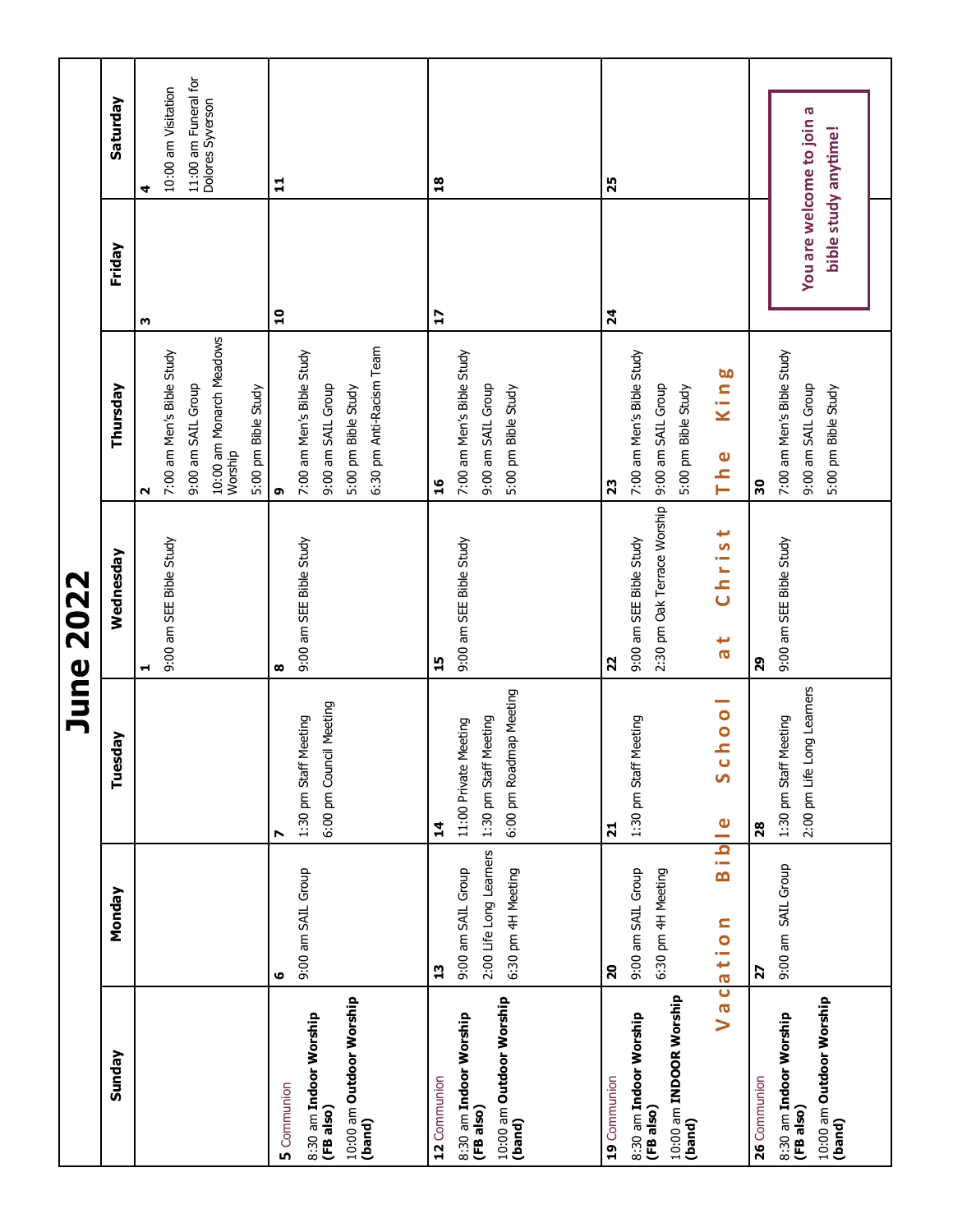

\*

Messiah Lutheran Church 1706 Lee Boulevard North Mankato, Minnesota 56003 Non Profit Org US Postage PAID Mankato, MN Permit #370

\*

\*

RETURN SERVICE REQUESTED

#### **PHONE: 507-387-5537**

Trish Reedstrom, Pastor: PastorTrish@MessiahNorthMankato.com Jan Waller, Office Manager: Messiah@MessiahNorthMankato.com Amy Malvin, Communications & Education: Amy@MessiahNorthMankato.com

Label

www.messiahnorthmankato.com



#### "Sharing the Love of Jesus..."

Please Pray For...

**In our thoughts and prayers:** Ben K, Craig V, Dave C, Earl W, Judy F, Milt H, Sharen O, Dan and family, Millie, Arthur, Suzanne, Tom, Pam, Jerry, Bob G, Lois S, Jordon, Wanda, Sally M, Gary K, Axel

**Those who serve our country:** Dan P, Derek M, Carley, Alex

**Prayers of Sympathy** to Steve and Trish Reedstrom and their family on the death of their niece, Jessica Reedstrom. **Prayers of Sympathy** to Loren Lindsay on the death of his special friend, Glenna Loe.

**Prayers of Sympathy** to Archie and Kay Kendall on the death of Archie's sister, Sandra Hall.

**Prayers of Sympathy** to Dave and Mary Borth on the death of his mother, Jeanette Borth.

**Prayers of Sympathy** to the family and friends of Dolores Syverson on her death.

God's Blessings for Sam Jensen on her Baptism. Her sponsors are Kurt and Tanya Schull & Amy Soost.



#### **Worship Schedule Sundays**

8:30 am—Indoor Worship 10:00 am—Outdoor Worship

#### **June Worship Participants**

If you are unable to serve as scheduled please call the church office or Linda Wenkel  $(345-6180)$  to identify a substitute or get help finding a substitute. Thank you!

| June | 8:30 AM                                                                    | 10:00 AM                                        |
|------|----------------------------------------------------------------------------|-------------------------------------------------|
| 6/5  | <b>Usher:</b> Jeremy Soost & Greg Guyer<br>Reader: Amy Soost               | Nate Brekke & Frank Steichen<br>Lisa Benson     |
| 6/12 | <b>Usher:</b> Jeremy Soost & Greg Guyer<br>Reader: Renee Guyer             | Nate Brekke & Frank Steichen<br>Marlene Buker   |
| 6/19 | <b>Usher:</b> Ron Leiferman & Steve Lenz<br><b>Reader:</b> Greg Suskovic   | Steve Carlberg & Cory Merrill<br>Lily Pipes     |
| 6/26 | <b>Usher:</b> Ron Leiferman & Steve Lenz<br><b>Reader:</b> Diane Halvorson | Steve Carlberg & Cory Merrill<br>Shawna Merrill |
|      |                                                                            |                                                 |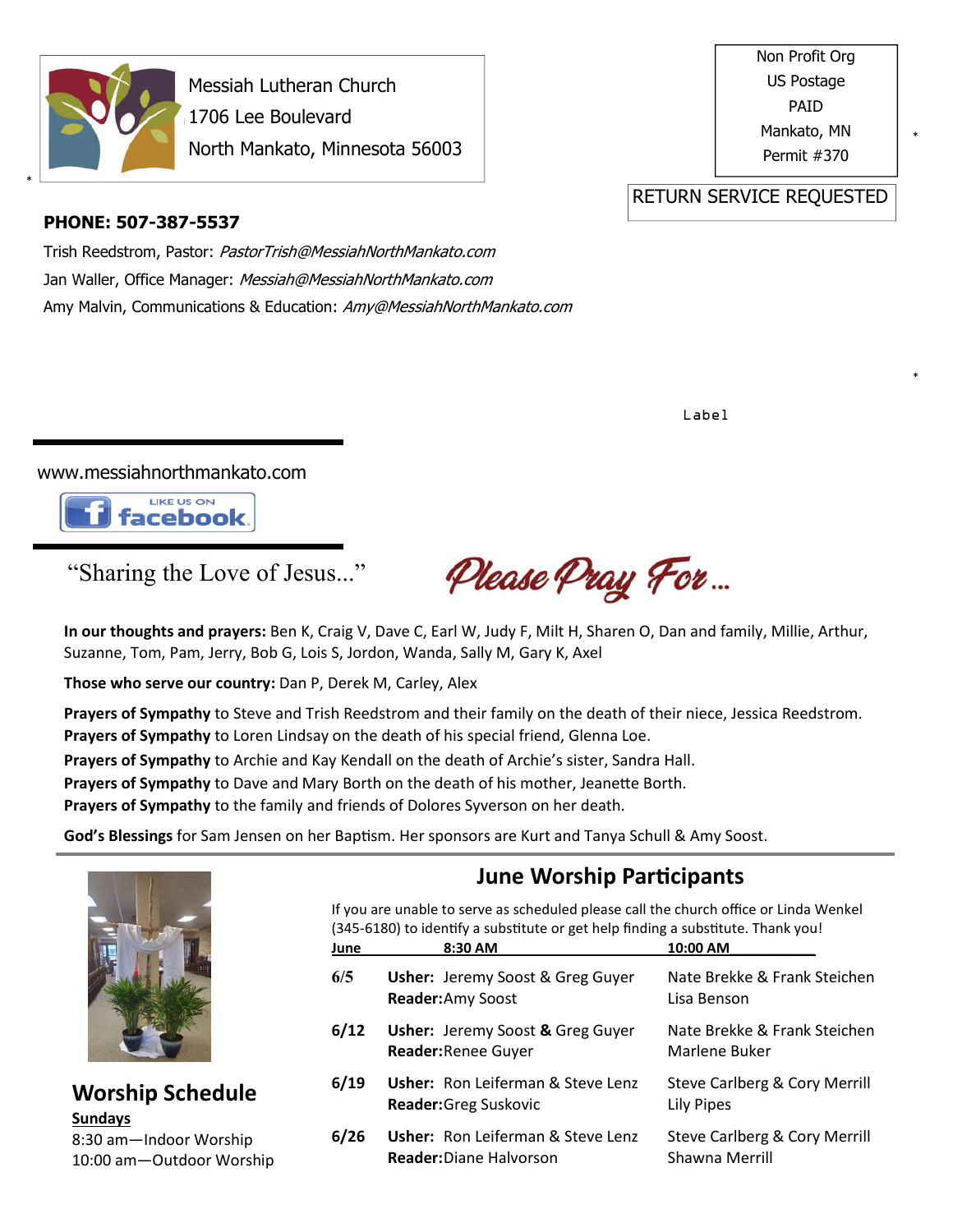#### **Congratulations to all the 2022 Graduates**

The Messiah family wishes these graduates all the best in the next chapter of their lives.

**Full Name:** Arthur Michael Hanson **Parents:** Mike and Victoria Hanson **Siblings:** Gwen **Favorite Class:** Anatomy **High School Activities: basketball and golf Favorite TV Show:** Curious George **Favorite Movie: Fantastic Mr. Fox Favorite Song:** N/A **Who is your hero?:** myself Describe yourself with 3 words: positive, funny, determined **Future plans:** Pre-med at Carleton



**Full Name:** Collin William Lemke **Parents:** Randy and Rosie Peterson **Siblings:** Jake, Sierra, Caleb, Izzy, Jared **Favorite Class:** Auto **High School Activities: BMX Favorite TV Show:** Big Bang Theory **Favorite Movie:** Cars **Favorite Song:** You Proof by Morgan Wallen **Who is your hero?:** my teachers **Describe yourself with 3 words:** fun, happy, positive **Future plans:** South Central College—Agricultural Service Technician



**Full Name:** Katelyn Nicole Parker **Parents:** Jen and Brian Parker **Siblings: Matthew and Jaxson Favorite Class:** Graphic Art **High School Activities: N/A Favorite TV Show: Steven Universe Favorite Movie:** Big Hero Six **Favorite Song:** Problems by Mother Mother **Who is your hero?:** my mom **Describe yourself with 3 words: creative, funny, lazy Future plans:** Bethany Lutheran College